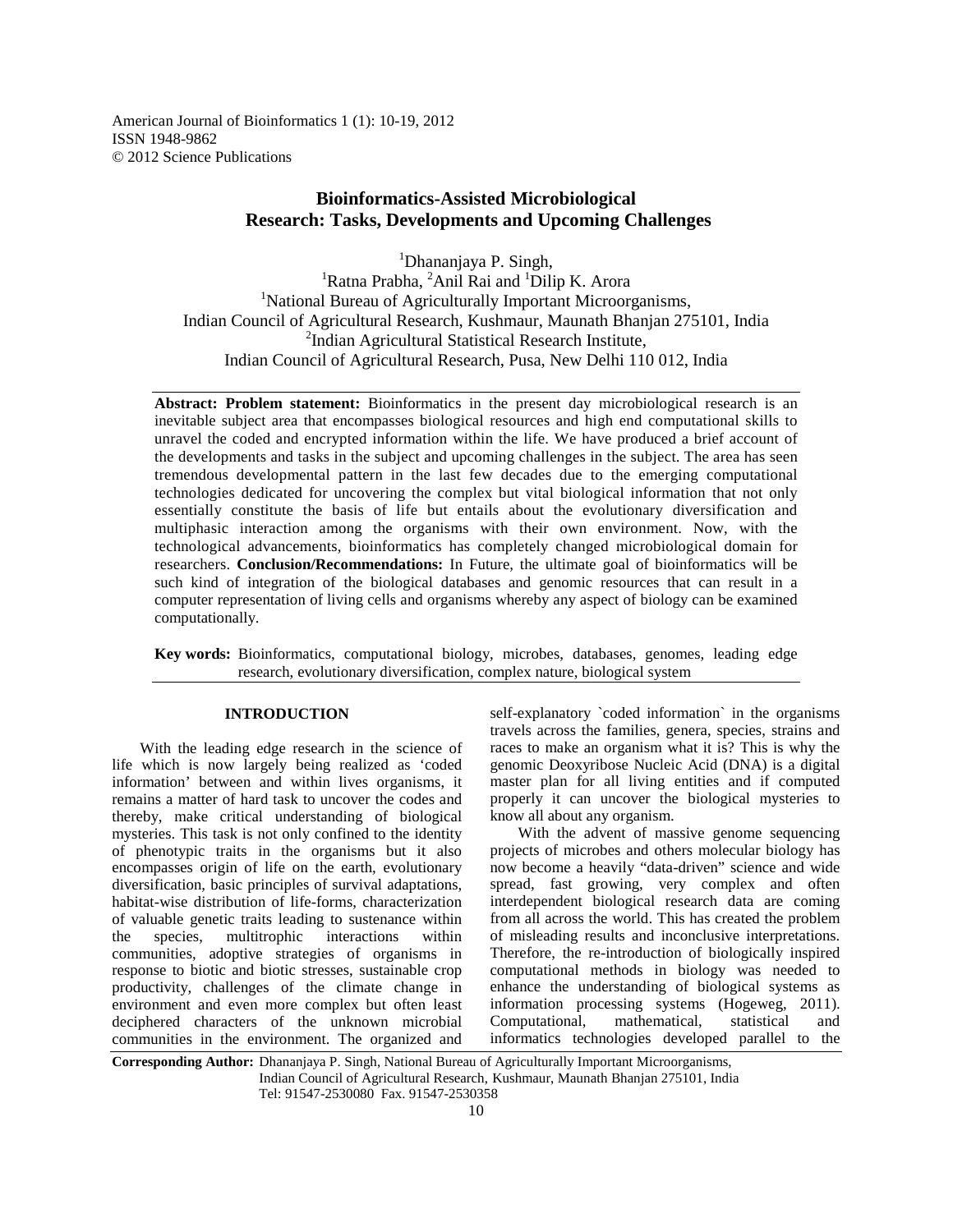biological research enabled scientists to interconnect, integrate and interpret the complex nature of any biological system e.g., their phenotypic, genotypic and metabolic characteristics, cellular processes, growth and development, regulatory networks for metabolism and catabolism, protein structure, function and conformation, changes and expressions at the genetic level, whole genome, proteome and metabolite constitution, post-transcriptional and post-translational changes and their impacts, responses of organisms to the environment, pathogens and abiotic stresses and interactions with other organisms. In fact, information extraction from complex data is a great problem in biological research where computational systems, biostatistics and information technologies are finding their increasing applications. The assemblage and integration of all these technologies in solving the problems related to the biological systems has been termed as "bioinformatics" in mid 1980s (Hagen, 2000). Since then it has not only been referred to the computational methods for comparative analysis of genomic data but has been defined as the study of the informatic processes in the biotic systems (Hogeweg, 2011).

 The information flow across the life at various levels include information accumulation in organisms during evolution and information flow from genetic material to regulate intra- and intercellular processes and need interpretation at multiple levels (Hogeweg, 2011). With the help of bioinformatics and computational biology, a greater understanding of complex metabolic network transformations within the biological processes can be obtained (Andreas, 2007). The central research theme of the molecular biology of life always encouraged to understand how living systems accumulate, process and use biological information within molecules (Nurse, 2008). Bioinformatics applies principles of informatics to make vast, diverse and complex biological data more reproducible, reliable, consistent, understandable and usable while, computational biology uses mathematical models and computing approaches to address experimental and theoretical queries (Gilbert, 2004). In this way, apart from being distinct in functions and approaches, there are significant overlaps in their activities to bridge the interface of the science of biological information (Fig. 1).

 The encoding of the complex but highly structured data in a genome of an organism is the greatest challenges of all time. The prospects of sequencing several microbial and other genomes, being central to the bioinformatics, are great opportunities for theorists interested in structural information, design, makeup, conformation and analysis.



Fig. 1: Interconnecting central dogma of life with biological tasks

The problems related to interactive behavior, functions and interpretations lying with the structural biology has encouraged scientists to develop mathematical models for the integrated analysis of genomic data to facilitate appropriate and proper interpretations (Fenstermacher, 2005). Model-based analysis of microorganisms has begun to understand functional modules in metabolic and transcriptional networks for predicting cellular behavior from genome-scale physicochemical constraints and to suggest novel design principles for well-studied bacterial subsystems such as chemotaxis (Stelling, 2004). Microbes constitute an efficient model to study such problems. Since the sequencing and analysis of the first genome of free-living bacterium *Haemophilus influenza* (Fleischmann *et al*., 1995), a huge data has been generated on prokaryotic genomes (Table 2).

 The underlying complexities and dynamics of data is a basic driving force to understand and substract specific biological data sets and identifying the backend theoretical problems for elucidating, representing and analyzing the inherent structure hidden within the biological systems (Altman and Klein, 2002). This translates a biological query into the language of information and brings in the computational skills to solve the problems. The role of the bioinformatics is, thus defined as a center interconnecting the biological data (microcosm) to the underlying computational methods of structural elucidation for the abstracting of the information lying behind (Oro *et al*., 1990).

**Bioinformatics: Computing for biology:** Life, at its beginning is supposed to be started with only one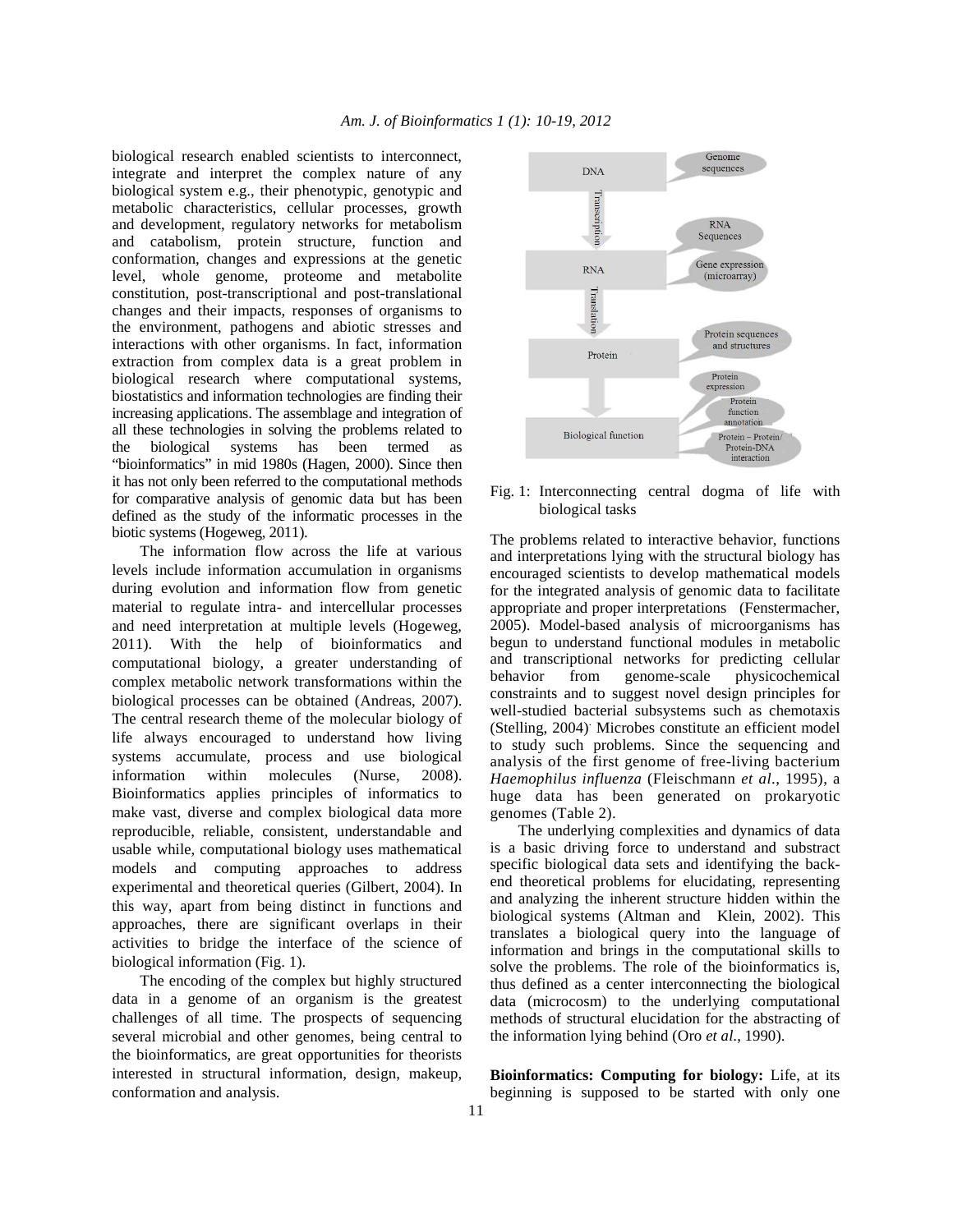nucleotide sequence (Neerincx and Leunissen, 2005) and with the progression, became more complex due to the development of organisms and their biotic and biotic interactions in nature. Later on the complexity became so interwoven that the analysis of any single component seems unjustified as this might be an interrelated phenomenon in the living world (Fig. 2). The development of computational methods based on the organized algorithms, interpretational skills and high storage capacities facilitated comparison of entire genomes and thus permit biologists to study more complex evolutionary trends like gene duplication, horizontal gene transfer and prediction of factors important in speciation (Nakashima *et al*., 2005). The ultimate aim of such studies lies in deciphering the evolutionary lineages among the group of organisms in a quest to determine the tree of life and the last universal common ancestor. The segregation of biology with computers largely reflects that life itself is a kind of integrated and organized but coded information and computers are required to 1) perform repetitive biological tasks (e.g., alignment or comparison of sequences within and across the genomes) and ii) manage high-end analytical skills with reproducibility (e.g., interpretation and integration of huge datasets, deducing complex structures of proteins, interpretation of biochemical pathways and regulatory networks and RNA expression profiles) (Bansal, 2005; Gabaldon, 2008).

 The quality, quantity and variety of the information dynamics in a single experiment that includes study of gene expression involves analysis of genes, determination of protein structures encoded by the genes and details of how these products interact with one another. The ease with which computers handle large quantities of diverse data at a time and probe the complex dynamics observed in nature make them indispensable to assist biological research (Heng, 2011). Algorithms, computable set of steps to achieve desired results are probably at the heart of bioinformatics (Nakashima *et al*., 2005). At various levels, algorithms are used to compare genome sequences, o find similar regions for genes, determine their functions, study their regulation and assess how they and entire genomes have evolved over the time. Over and above, the aim is to provide biologically important predictions from annotated data and transformations/manipulations of these datasets to find out most appropriately predicted results. Although, many people are engaged in the application and analytical aspects of the database management, only a handful of researchers have the privilege and skills to develop algorithms and theories in the traditional research (Nakashima *et al*., 2005).



Fig. 2: Bioinformatics for integrated biological functions and their theoretical interpretations

The development of a large number of databases, softwares, tools and web-resources has been witnessed in the past few decades to facilitate bioinformaticsrelated tasks and this has facilitated wide applications for researchers.

 In nature, widely dispersed, complex and interdependent biological systems follow structured arrays to deliver a particular function (Fenstermacher, 2005). The artificial intelligence machine can run parallel to the science of life due to the systematic organizational structures and the characters and functions that follow them (Mochida and Shinozaki, 2010). Computational skills based on the principles of logic and algorithms are able to decode the biological information that can be interpreted to understand the functional complexities (Kanehisa and Bork, 2003). Bioinformatics is basically elaborative analysis of the biological information encrypted in the form of either a coded genetic language within the living cells or organized mechanics found in the cellular processes. This is why for the analysis and integration, analytical capacity of computing technologies both for prima-face understanding and management of biological information is essentially required (Adnan, 2010).

 Tools in bioinformatics are indispensable in life science (Vassilev *et al*., 2005) and computation biology is a key component to support experimental genomic studies (e.g., molecular and metabolic mapping, gene expression, genetic variation and protein interactions) to answer unanswered scientific questions (Searls, 2000). Cumulative collection, storage and concurrent analysis of integrated biological and genetic information can be applied to gene-based drug discoveries (Ouzounis, 2002), microbial identification and community analysis (Pearson and Lipman, 1988), bioremediation and biodegradation processes+, crop improvement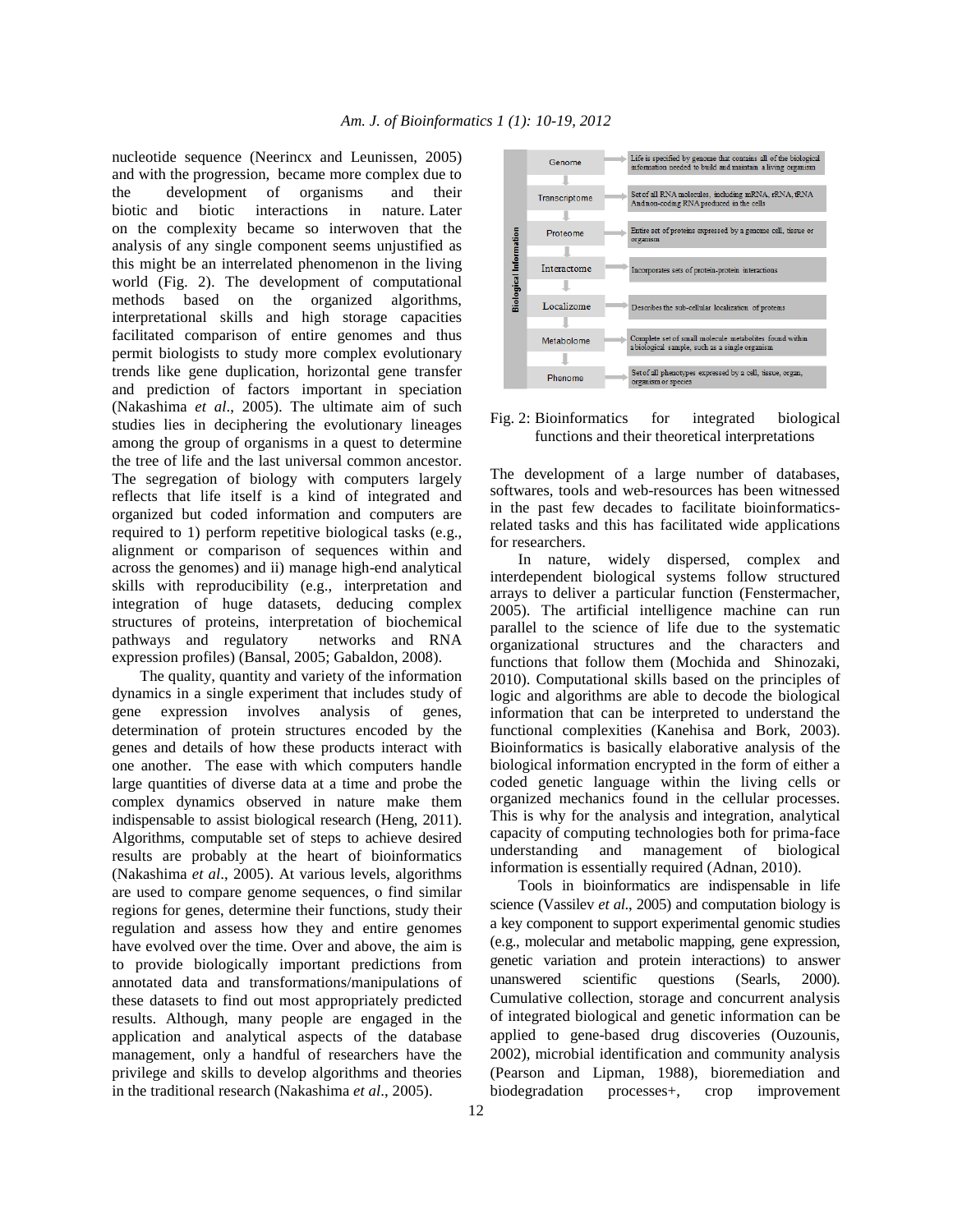programs (Sugden and Pennisi, 2000; McDaniel *et al*., 2005) and environmental and agricultural development (Varshney *et al*., 2005).

 Analytical and computing capability in bioinformatics facilitated the processing of huge data generated by genome sequencing projects and quickened the elucidation of systemic behavior of cellular processes, regulatory networks, changes in the metabolic efficiency and regulation of genetic profile that really control a cell (Bansal, 2005; Rao *et al*., 2008). It may remain unmanageable and un-interpreted due to the limitations of human analytical capacity and lack of expert manpower for novel operations (Pawlowski *et al*., 2001). Use of computers has emerged as a bridge that filled the gaps and evolved as a cost effective, reproducible, accurate and high-use efficiency data interpreter in biological sciences (Patterson, 2003; Patil *et al*., 2005; Mochida and Shinozaki, 2010). Technique to identify information existing with the cell processes, their components and products in the form of genes, proteins, primary and secondary metabolites, pathways and regulatory networks have been identified not only in the normal cells, but in the treated, stressed or metabolically enhanced cells so that a comparative basis of the stimuli can be known (Fig. 3). The upcoming years will witness the developments in understanding mechanisms and manipulations at cellular level using the integration of bioinformatics, wet lab research and bioimaging and cell simulation techniques. Such studies have been started by various laboratories all around the world and it is anticipated that the semi-automated study of cellular behavior at systemic level will accelerate the existing capability (Fig. 4) (Moret *et al*., 2002).

**Developments in bioinformatics:** Bioinformatics helped to generate, integrate and analyze huge genomic and proteomic data and to extract the desirable and interpretable information as result of large-scale data processing (Juretic *et al*., 2005). Growth of bioinformatics and computational biology as distinct and interrelated disciplines in the recent years is unprecedented and has economic and social impacts on the life in many applied fields like pharmaceutical discovery, drug designing, disease diagnostics, environmental protection, ecological succession and agricultural implications (Huynen *et al*., 2000; Primetta *et al*., 2009). The development of integrated computerbased biotechnological systems has facilitated highthroughput screening and high-content detection systems to generate high-end data from biological system for interpretation and analysis with great precision and reproducibility (Marcotte *et al*., 1999).



Fig. 3: Organizational characteristics for information extraction in bioinformatics



Fig. 4: Bioinformatics-trends and upcoming challenges in the future

Computational methods of scoring the coding DNA regions have been developed to help identify the annotation of new genes from the whole genomes of prokaryotic organisms (Salzberg *et al*., 1998).

 Developments in experimental technologies in molecular biology and biochemistry supported the growth of bioinformatics. Parallel advent of internet that revolutionized the information access, publication technologies and other aspects of information infrastructure have added to the efficiency, speed, memory and storage capability. The overall impact has geared up the idea and the need of using computers in understanding the complex, often huge and inter-related information resources lying behind the genetics, biochemistry and evolution of the organisms (Jones, 2001; Bansal, 2005). Thousands of full or partial sequencing of prokaryotic and eukaryotic genomes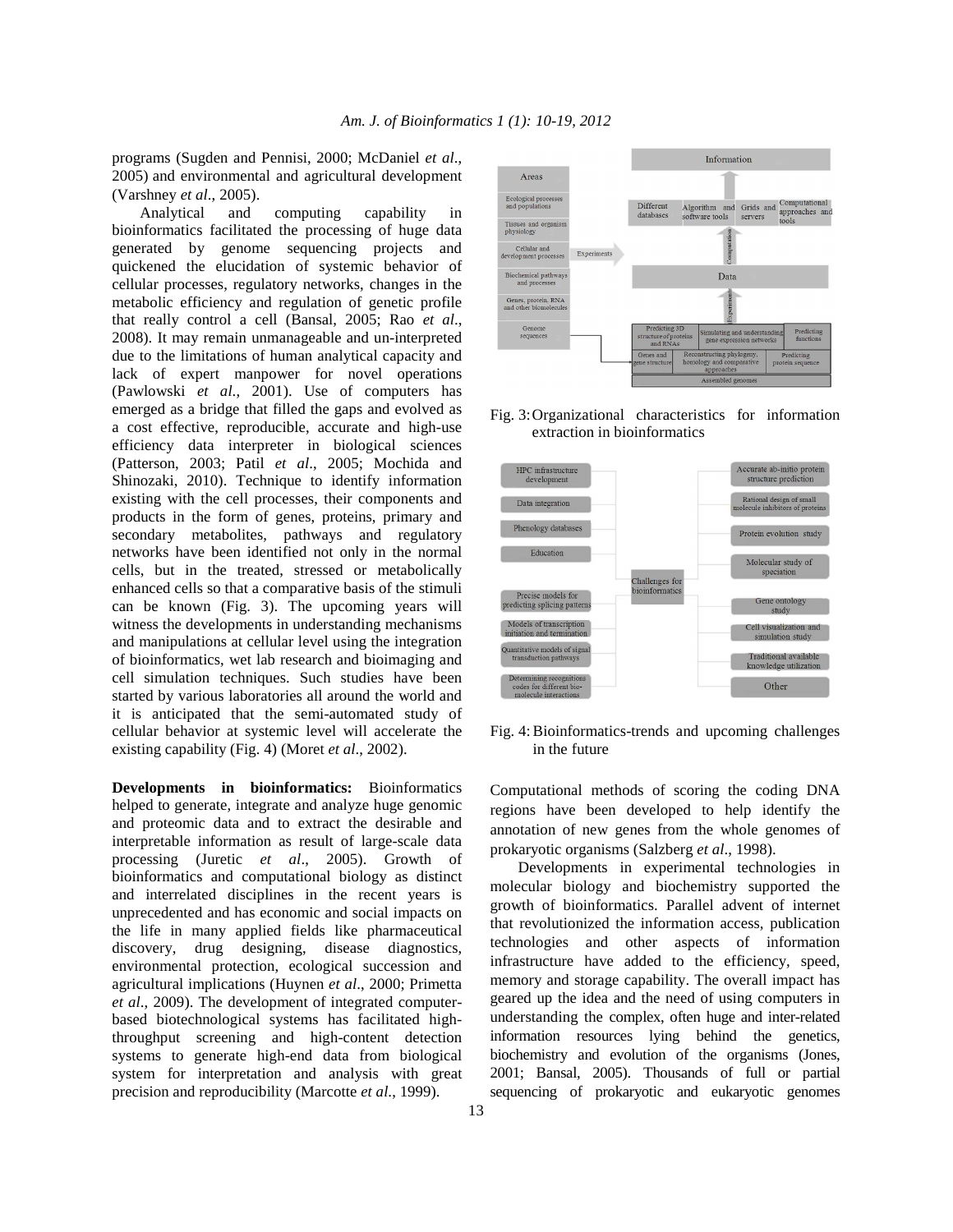including a cleaner draft of human genome (Human Genome Project, 2001) have been obtained and large amount of data sets are continuously being generated worldwide (Table 2 and 3). In the biological world, the expectations from these data resources in the area of life science, agriculture, food, environment (bioremediation and pollution control), medicine (animal and human health) and industry (biotechnology based) is very high. How these complex datasets can be analyzed and how the hidden information that can make a better control of any organism can be retrieved in an ordered fashion to make significance out of it? Problems related to analysis, interpretation, mining, integrating and correlating the biological data with the help of high performance computing tools are now becoming inevitable. During 1990s, the term bioinformatics was originally synonymous with the management and analysis of DNA, RNA and protein sequence data. Now, converting the analogous information lying within a linear string of four chemical groups encoding the entire blueprints for the protein machinery in the living cell into digital information was actually among the greatest tasks that unified the efforts of the biologists and the computational people (Piatnitskii *et al*., 2009).

**Tasks for bioinformatics in microbial research:**  During early days of its emergence, bioinformatics was mainly confined to DNA and protein sequence and protein structure (3D) analysis. In the new postgenomic era that has been identified with the exponential growth and accumulation of the molecular data (Juretic *et al*., 2005) the knowledge on the-omics technologies progressed and diversified tasks have emerged to help different interrelated areas in biological systems. Bioinformatics research tasks and techniques are being listed in Table 4. It is imperative to note that all these activities may go parallel and individual projects may emerge with huge set of data where bioinformatics can be applied to address unknown correlations, corrections, interaction, integration and directional trends.

 Bioinformatics has facilitated researchers to study microbial biodiversity because of its direct interventions in molecular identification, data storage and retrieval system that were the stuff and the nightmare of systematics research. The bioinformaticsdriven approaches enabled people to work efficiently on microbial diversity, identification, characterization, molecular taxonomy and community analysis patterns of both culturable and unculturable organisms (metagenomics) (Rogozin *et al*., 2002). Cataloging and digitization of microbial diversity is one of the most important tasks for bioinformaticians. Description of

new species, genera and even molecular taxa emerged dramatically in the literature after 1990s and these efforts are largely driven by advances in sequencing technologies. Even though microbiologists believe that 99% of the microbial world has yet to be uncovered and therefore, bioinformatics has to play an important role (Curtis *et al*., 2002).

 Genomics, the science that deals with study of whole genome, largely encompasses biology of genetics at molecular level i.e., the constitution of DNA and RNA, its analysis, translating of the chemical information carried over by these materials into biological data and digitizing that huge biological data through computing (Juretic *et al*., 2005; Prabha *et al*., 2011). Because microbes possess modest-sized genomes (4-5 million bases), they represent a tractable life forms to explore and understand life processes at a single cell level. However, the whole genome of any organism is useful only when its sequences can be fully analyzed and the information within it can be interpreted. Almost every complete genome sequence from prokaryotes, when analyzed, indicated that almost half of predicted coding regions identified are of unknown biological functions (Lopez, 2008). Environmental samplings of microbes and their functional communities have led to the discovery of millions of unknown genes and proteins, thousands of species and vast variations in critical functions (Liu *et al*., 2011). This may be interesting information but, it again requires re-confirmation whether this is true, because we are still far behind in developing suitable softwares for comparative and functional genome analysis (Callister *et al*., 2008). Modern computing approaches and analytical tools will strengthen bioinformatics in near future to play a crucial role in modern microbial genomics research.

 Developments in sequencing whole genome of many microbes and their analysis along with the other technologies in microbial research (Khanna, 2007) led to conclude that biological functions are genetically conserved throughout the evolutionary pathways across the species (Keller and Zengler, 2004) and this has provided a basis for the molecular microbial phylogenetic analysis on the basis of conserved sequences (Tomitani *et al*., 2006) or on whole genome phylogeny (Prabha *et al*., 2011). This information became a gateway for opening development of modern bioinformatics which is not only confined to the biological database development and management but on the extraction of useful information as much as possible from such huge databases. Now, the capabilities of bioinformatics lie in extracting and analyzing information through the tools and infrastructure to document acquired data and knowledge for high performance computing systems (Rogozin *et al*., 2002).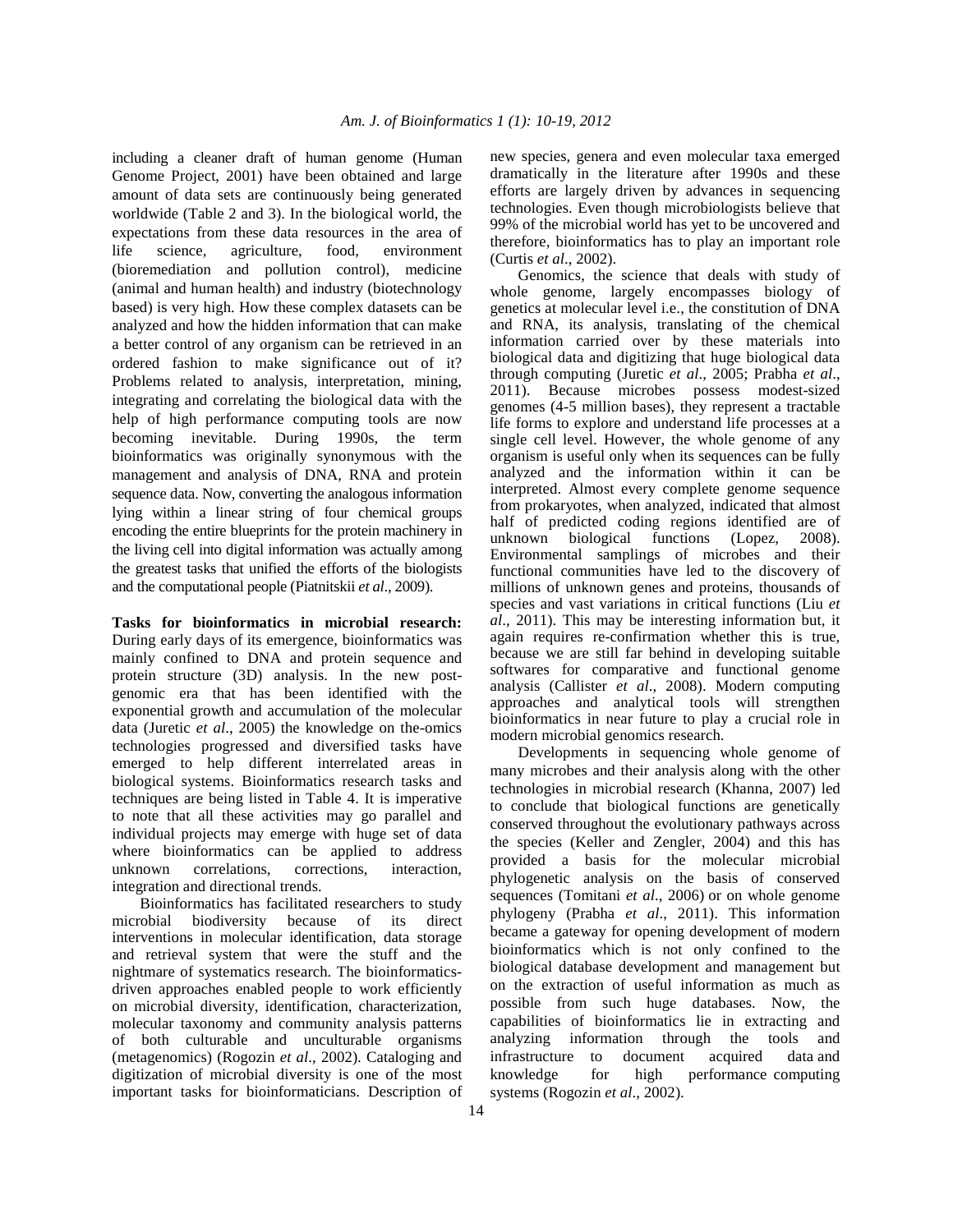**Microbial data resources:** The biological data resources from wet-lab experimentation in myriad of whole genome, proteome, metabolome and interrelated projects are being generated at a phenomenal rate (Benson *et al*., 2000; Rhee *et al*., 2006) (Table 1). Microbes, evolved for some 3.8 billion years back and making-up most of the earth's biomass, are the most suitable organisms for such kind of studies. They inhabit virtually all environments where no other life forms can exist and survive and thrive well in extremes of heat, cold, radiation, pressure, salt, acidity and darkness. Microbial diversity under a wide range of environmental adaptations indicated that they can offer solutions for many problems for which biologists still need answers. This is why bioinformatics for microbiological systems is facing allover global attention and this has led to the problem of data explosion.

 Currently over 11,364 whole genome sequences organized in three major groups of organisms i.e. eukaryota, prokaryota (archaea and bacteria) and viruses are available in Genome database of NCBI in 2011 including complete chromosomes, organelles and plasmids as well as draft genome assemblies (Table 2). In addition to these, 41 complete genome sequences are also available for viroids. Out of 11,364 whole genome sequences, 7473 genome projects running across the world belong only to microbes with 1696 completed microbial genomes projects whereas assembly is being done for 2247 organisms and 3531 genome project are still unfinished (Table 3). There are approximately 106,533,156,756 nucleotide bases in 108,431,692 sequence records in the traditional GenBank divisions and 148,165,117,763 bases in 48,443,067 sequence records in the WGS division (Benson *et al*., 2000).

 With the help of bioinformatics tools, comparative microbial genomic studies are taking shape at a faster rate leading to the development of different types of function prediction concepts, most important of them being the gene context and gene content analysis. Gene context is the positional association of genes such as an operon in prokaryotic genomes (Huerta *et al*., 2000) while gene content analysis is a comparison of gene repertoires across different genomes (Luscombe *et al*., 2001). The postgenomic problems like protein structural determination and issues of gene function identification become more promising (Gomez *et al*., 2008) with the rapidly increasing number of completely sequenced genomes. Predicting the structures of proteins encoded by genes of interest provides subtle clues regarding the functions of these proteins (Idekar *et al*., 2001; Jones, 2000).

|  | Table 1: Size and sources of data for bioinformatics tasks |
|--|------------------------------------------------------------|
|  |                                                            |

| Data source      | Data size                | <b>Bioinformatics topics</b>                 |
|------------------|--------------------------|----------------------------------------------|
| Raw DNA          | 8.2 million sequences    | Separating coding and non-coding regions     |
| sequence         | (9.5 billion bases)      | Identification of introns and exons          |
|                  |                          | Gene product prediction                      |
|                  |                          | Forensic analysis                            |
| Protein sequence | $300,000$ sequences      | Sequence comparison algorithms               |
|                  | $(-300)$ amino acids     | Multiple sequence alignments algorithms      |
|                  | each)                    | Identification of conserved sequence motifs  |
|                  |                          | Secondary, tertiary structure prediction     |
| Macromolecular   | 13,000 structures        | 3D structural alignment algorithms           |
| structure        | $(-1.000$ atomic         | Protein geometry measurements                |
|                  | coordinates each)        | Surface and volume shape calculations        |
|                  |                          | Intermolecular interactions                  |
|                  |                          | Molecular simulations                        |
|                  |                          | (force-field calculations,                   |
|                  |                          | molecular movements.                         |
|                  |                          | docking predictions)                         |
|                  |                          | Characterization of repeats                  |
| Genomes          | 40 complete genomes      | Structural assignments to genes              |
|                  | $(1.6 \text{ million} -$ | Phylogenetic analysis                        |
|                  | 3 billion bases each)    | Genomic-scale censuses                       |
|                  |                          | (characterization of protein                 |
|                  |                          | content, metabolic pathways)                 |
| Gene expression  | largest: $\sim$ 20 time  | Linkage analysis relating specific           |
|                  | point measurements       | genes to diseases Correlating expression     |
|                  | for $\sim 6,000$ genes   | patterns Mapping expression data to sequence |
|                  |                          | structural and biochemical data              |
| Other data       | More than 15             | Digital libraries for automated              |
| Literature       | million citations        | bibliographical searches Knowledge           |
|                  |                          | databases of data from literature            |

Table 2: Number of genome sequences according to group of organisms as available in Genome database

| Organisms                                         | Genome sequences (number) |  |
|---------------------------------------------------|---------------------------|--|
| Viruses                                           | 2683                      |  |
| Eukaryota                                         | 1208                      |  |
| Bacteria                                          | 7264                      |  |
| Archaea                                           | 209                       |  |
| <b>Source:</b> Genome database of NCBI, July 2011 |                           |  |

Table 3: Number of assembled, unfinished and complete genome

| sequences of microorganisms |                        |          |                |                           |      |
|-----------------------------|------------------------|----------|----------------|---------------------------|------|
| Groups                      | Sub-Groups             | Complete |                | Assembly Unfinished Total |      |
| Archaea                     | Crenarchaeota          | 37       |                | 15                        | 53   |
|                             | Eurvarchaeota          | 74       | 27             | 45                        | 146  |
|                             | Nanoarchaeota          |          | 0              | $\Omega$                  | 1    |
|                             | Others                 |          | $\overline{c}$ | 6                         | 9    |
| Bacteria                    | Acidobacteria          | 5        |                | 4                         | 10   |
|                             | Actinobacteria         | 157      | 257            | 245                       | 659  |
|                             | Aquificae              | 10       | $\mathfrak{D}$ | 7                         | 17   |
|                             | Bacteroidetes/chlorobi | 69       | 116            | 120                       | 305  |
|                             | Verrucomicrobia        |          |                |                           |      |
|                             | Chlamydiae/            | 37       | 12             | 42                        | 91   |
|                             | Chloroflexi            | 15       |                | 5                         | 21   |
|                             | Cyanobacteria          | 42       | 24             | 44                        | 110  |
|                             | Deinococcus-Thermus    | 14       | 1              | 8                         | 23   |
|                             | Firmicutes             | 387      | 738            | 872                       | 1997 |
|                             | Fusobacteria           | 5        | 22             | 11                        | 38   |
|                             | Planctomycetes         | 5        | 4              | 5                         | 14   |
|                             | Proteobacteria         | 741      | 910            | 2005                      | 3656 |
|                             | Spirochaetes           | 34       | 97             | 43                        | 174  |
|                             | Thermotogae            | 12       | 1              | 7                         | 20   |
|                             | Others                 | 49       | 31             | 48                        | 128  |

**Source:** Genome database of NCBI, July 2011

In particular, the comparison of fully sequenced whole genomes allows investigating genomic context that includes chromosomal positioning of a gene relative to other genes and its evolutionary track record among the compared genomes (Prabha *et al*., 2011). This information can be exploited to find out functionally interacting partners for a protein of unknown functions and to obtain information on its role-based biological process.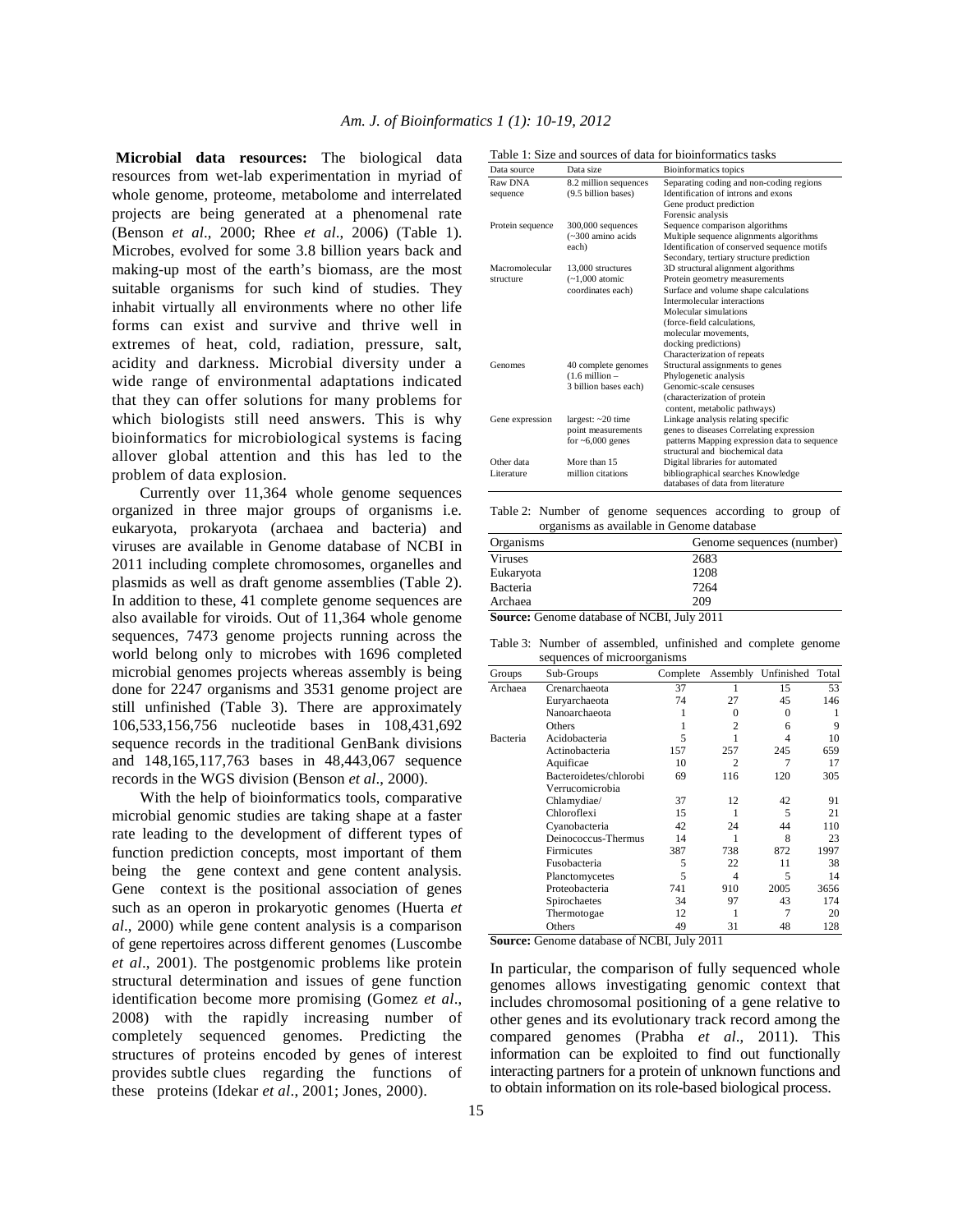| Table 4: General tasks and techniques in bioinformatics |                               |  |  |
|---------------------------------------------------------|-------------------------------|--|--|
| General tasks                                           | Informatics techniques        |  |  |
| Sequence retrieval                                      | Databases                     |  |  |
| Similarity Search                                       | Building, Querying            |  |  |
| Nucleotide Vs Nucleotide                                | Object DB                     |  |  |
| Protein vs Protein                                      | <b>Text String Comparison</b> |  |  |
| Translated nucleic acid vs Protein                      | <b>Text Search</b>            |  |  |
| Unspecified Sequence Type                               | 1D Alignment                  |  |  |
| Search for non coding DNA                               | Significance statistics       |  |  |
| <b>Functional Motif Searching</b>                       | Alta Vista, grep              |  |  |
| <b>Restriction Mapping</b>                              | <b>Finding Patterns</b>       |  |  |
| Secondary and tertiary structure prediction             | AI/Machine Learning           |  |  |
| Other DNA analysis including translations               | Clustering                    |  |  |
| Primer design                                           | Data mining                   |  |  |
| ORF analysis                                            | Geometry                      |  |  |
| Literature analysis                                     | <b>Robotics</b>               |  |  |
| Phylogenetic analysis                                   | Graphics (Surfaces, Volumes)  |  |  |
| Metagenomics                                            | Comparison and 3D Matching    |  |  |
|                                                         | (Vision, recognition)         |  |  |
| Metabolomics                                            | Physical Simulation           |  |  |
| Proteomics                                              | Newtonian Mechanics           |  |  |
|                                                         | Electrostatics                |  |  |
|                                                         | Numerical Algorithms          |  |  |
|                                                         | Simulation                    |  |  |

Such comparative genomics-based techniques are increasingly being used in the process of genome annotation and in the development of testable working hypothesis (Fulekar and Sharma, 2008). Growing interest in the genome sequencing lead to the generation of sequences for millions of genes but the function of majority of these genes either remains unknown or can be determined experimentally only for a few. Modern accurate and robust methods for *in silico* annotation of gene functions in comparative genomics based on computational prediction of functionally related proteins allow obtaining correct functional annotations for more than a half of all organisms' proteins (Callister *et al*., 2008; Petrosino *et al*., 2009). It is therefore, imperative that without the applications of bioinformatics, research and development in the field of crop improvement programs, microbial research, environmental biotechnology, pharmacognosy, search for new and novel molecules, drug designing and molecular modeling for research targets may come to standstill.

#### **CONCLUSION**

**Upcoming bioinformatics:** The future of bioinformatics lies in the integrated ability of the computational methods, simulation and modeling to extract information or predict what exactly is going on within a cell in real time (Altman and Klein, 2002). Integration of a wide variety of data sources like genomic, proteomic, metabolomic. Will allow us to use disease symptoms to predict genetic mutations and *vice versa*. The integration of GIS data like geographical maps and weather systems with crop health and genotypic traits can predict successful outcomes of diseases and pests in agricultural systems. Another

challenging research area in bioinformatics is largescale comparative genomics. The development of practical tools to compare whole genomes of organisms can unravel the discovery rate in bioinformatics. The modeling and visualization of complex networks of cellular systems can be used in the future to predict how the system (or cell) reacts to an predicted or unpredicted stress. Technical challenges before bioinformaticians need to be addressed by fast computing power, advanced storage capabilities and increased bandwidth. The future challenge of bioinformatics will be the way of addressing how computationally complex biological observations such as gene expression patterns and protein networks, metabolic regulatory networks and their interactions can be interpreted effectively, easily and efficiently. Bioinformatics is about converting complex biological information in to a model understandable to the computer which ultimately develops a pattern in the complexities. The problem of digitizing phenotypic data such as complex behavior of microbes in different niches and correlating the same with the crop or soil health in a manner readable for computer offers exciting opportunities for future bioinformaticians.

 The area is very rewarding for software developers to look into the biological side of microbial research and to develop simulated insights into how cells work. This is also parallel to developing huge datasets of genomic, proteomic and metabolomic information. Therefore, there is something overlapping for both the microbiologists to perform bioinformatics-assisted wetlab tasks and computational people to develop and design databases, user interfaces and advanced statistical algorithms. Presently, for central dogmabased biological processes like DNA sequence to protein sequence, protein sequence to protein structure and protein structure to fonction there is massive need to develop bioinformatics tools to uncover the hidden mystery within the tiny and often unseen microbial life forms. The integration of information obtained from these key biological processes within the cells will allow us to achieve complete understanding of the biology processes of any organisms.

 The future research approaches will focus on targets of pathophysiological processes arising due to microbial diseases in plants rather than only remedies. For this purpose, metabolomics, a recently emerging omics area is finding out its applications along with the bioinformatics capabilities for data integration, management and analysis. Other area that assumes increasingly higher significance is the application of information technology to the entire agriculturally important microbiological sector in a manner similar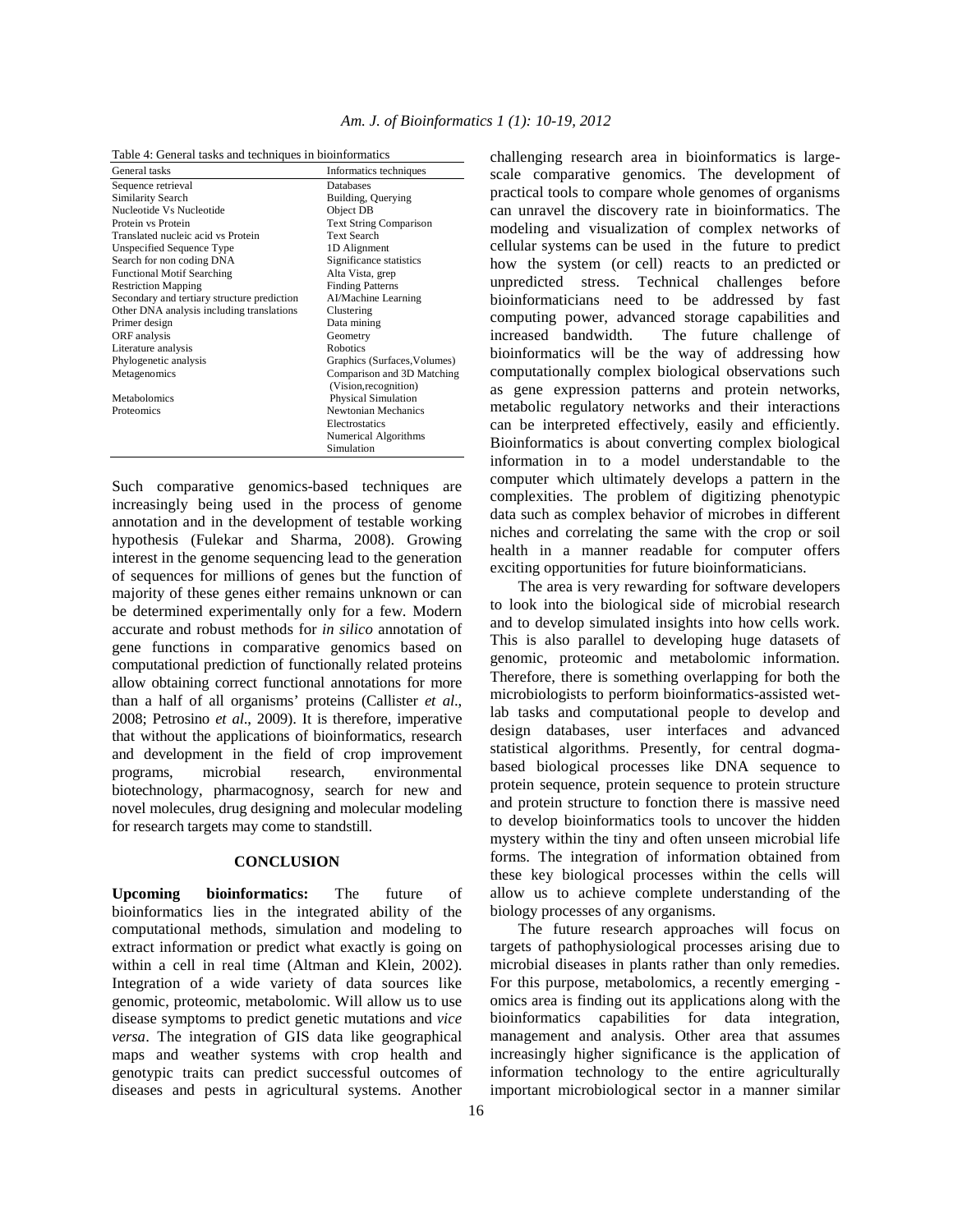that introduced in the industrial sector with improved efficiency, reduced cost and wide access (Rogozin *et al*., 2002). In coming years, most impactful tasks in microbial research and development such as microbial mapping and identification of different agroecological regions using culture dependent or metagenomics approaches, molecular taxonomy, finding out potential genes and gene products for microbial management of disturbed agricultural soils, bioprospecting for novel metabolites, biotic and abiotic stress tolerance in crops (Tiwari *et al*., 2011), bioremediation, biofermentation, microbe-associated soil fertility and crop improvement programs, development of next generation microbial inoculants as biofertilizers and biopesticides (Singh *et al*., 2011) may not be completed without the applications of bioinformatics (Wollenweber *et al*., 2005).

 Numerous databases and computational tools have been created in order to provide the scientific community access to a range of genomic data, as well as to the results of comparative analyses of such data. Diverse options to visualize, search, retrieve and analyse these data are offered, providing the opportunity to acquire more detailed knowledge about genomes and their respective organisms. However, this wealth of information is presently fragmented, dispersed across all these computational resources and is redundant in many circumstances clearly requiring unification in order to provide a global and integral picture of the biology of such genomes and species.

 Other emerging challenges in the future are the authentication, monitoring, auditing and control of fast increasing microbe-based databases. The complex computing structure and resource crunches would make it vital for computational people to formulate a practical guideline for ensuring authenticity of the data resources in quickly changing computational environment. Future challenges of sequence analysis are pushing bioinformatics in an era when the demand of bioinformaticians is going to be fastened and thus, in coming days more microbial biotechnologists with computation skills will be needed to pursue the tasks of molecular biology.

 Till now bioinformatics has been applied in almost all the fields of biological studies, starting from genome and up to phenome. More recent areas in this list are interactome, which incorporates sets of protein-protein interactions and localizome, which describes the subcellular localizations of proteins. In Future, the ultimate goal of bioinformatics will be such kind of integration of the biological databases and genomic resources that can result in a computer representation of living cells and organisms whereby any aspect of biology can be examined computationally.

#### **ACKNOWLEDGEMENT**

 The financial assistance from the National Agricultural Innovation Project (NAIP), India in the form of the project entitled "Establishment of National Agricultural Bioinformatics Grid in ICAR" is gratefully acknowledged.

### **REFERENCES**

- Adnan, A., 2010. Introduction to bioinformatics: Role of mathematics and technology. biotecharticles.com.
- Altman, R.B. and T.E. Klein, 2002. Challenges for biomedical informatics and pharmacogenomics. Annual Rev. Pharmacol. Toxicol., 42: 113-133. DOI: 0.1146/annurev.pharmtox.42.082401.140850
- Andreas, W., 2007. From bit to it: How a complex metabolic network transforms information into living matter. BMC Syst. Biol., 1: 33-33. DOI: 10.1186/1752-0509-1-33
- Bansal, A.K., 2005. Bioinformatics in microbial biotechnology – a mini review. Microb. Cell Fact. 4: 19-19. DOI: 10.1186/1475-2859-4-19
- Benson, D.A., I. Karsch*-*Mizrachi, D.J. Lipman*,* J. Ostell and B.A. Rapp *et al*., 2000. GenBank*.* Nucl*.*  Acids Res., 30: 17-20. DOI: 10.1093/nar/30.1.17
- Callister, S.J., L.A. McCue, J.E. Turse, M.E. Monroe and K.J. Auberry *et al*., 2008. Comparative bacterial proteomics: analysis of the core genome concept. PLoS ONE, 3: e1542-e1542. DOI: 10.1371/journal.pone.0001542
- Curtis, T.P., W.T. Sloan and J.W. Scannell, 2002. Estimating prokaryotic diversity and its limits. Proc. Nat. Acad. Sci., 99: 10494-10499. DOI: 10.1073/pnas.142680199
- Fenstermacher, D., 2005. Introduction to bioinformatics. J. Am. Soc. for Information Sci. Technol., 56: 440-446.
- Fleischmann, R.D., M.D. Adams, O. White, R.A. Clayton and E.F. Kirkness *et al*., 1995. Wholegenome random sequencing and assembly of *Haemophilus influenzae* Rd. Science, 269: 496- 512. DOI: 10.1126/science.7542800
- Fulekar, M.H. and J. Sharma, 2008. Bioinformatics applied in bioremediation. Innov. Rom. Food Biotechnol., 2: 28-36.
- Gabaldon, T., 2008. Comparative genomics-based prediction of protein function. Methods Mol. Biol., 439: 387-401. DOI: 10.1007/978-1-59745-188- 8\_26
- Gilbert, D., 2004. Bioinformatics software resources. Brief. Bioinform., 5: 300-304. DOI: 10.1093/bib/5.3.300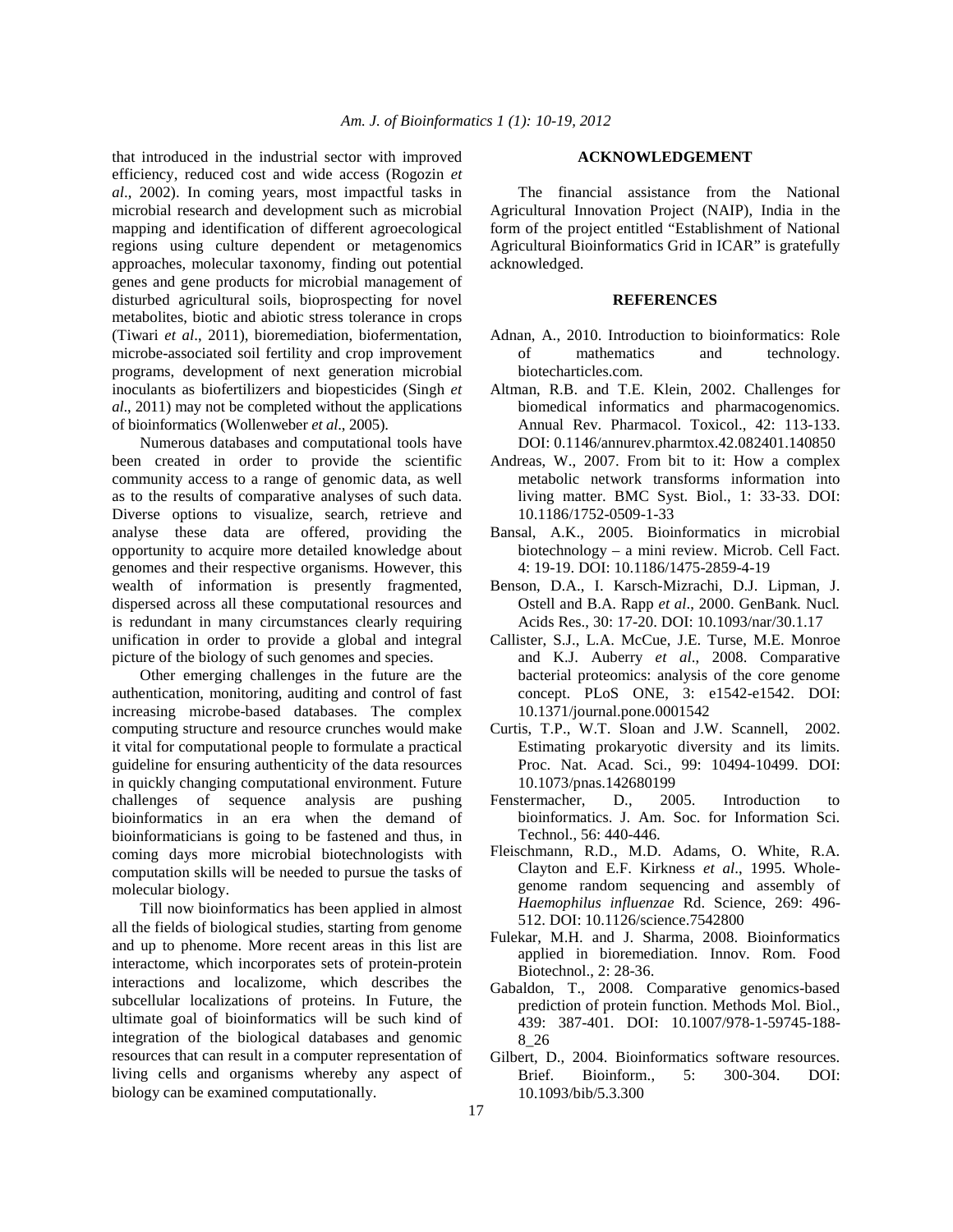- Gomez, S.M., K. Choi and Y. Wu, 2008. UNIT 8.2 prediction of protein-protein interaction networks. Curr. Protocols Bioinform. DOI: 10.1002/0471250953.bi0802s22
- Hagen, J.B., 2000. The origins of bioinformatics. Nat. Rev. Genet., 1: 231-236. PMID: 11252753
- Heng, L.S., 2011. The digital side of biology. Asia research news.
- Hogeweg, P., 2011. The roots of bioinformatics in theoretical biology. PLoS Comput. Biol., 7: e1002021-e1002021. DOI: 10.1371/journal.pcbi.1002021
- Huerta, M., F. Haseltine, Y. Liu, G. Downing and B. Seto, 2000. NIH working definition of bioinformatics and computational biology. Bioinformatics Definition Committee.
- Huynen, M., B. Snel, W. Lathe and P. Bork, 2000. Exploitation of gene context. Curr. Opin. Struct. Biol., 10: 366-370. DOI: 10.1016/S0959- 440X(00)00098-1
- Idekar, T., T. Galitski and L. Hood, 2001. A new approach to decoding life: Systems biology. Annu. Rev. Genom Hum. Gen., 2: 343-372. DOI: 10.1146/annurev.genom.2.1.343
- Jones, D.T., 2000. Protein structure prediction in the postgenomic era. Curr. Opin. Struct. Biol., 10: 371-379. DOI: 10.1016/S0959-440X(00)00099-3
- Jones, D.T., 2001. Protein structure prediction in bioinformatics. Brief Bioinform., 2: 111-125.
- Juretic, D., B. Lucic and N. Trinajstic, 2005. Why focusing on bioinformatics? Period. Biol., 107: 379-383.
- Kanehisa, M. and P. Bork, 2003. Bioinformatics in the post-sequence era. Nat. Genet. Suppl., 33: 305-310. DOI: 10.1038/ng1109
- Keller, M. and K. Zengler, 2004. Tapping into microbial diversity. Nat. Rev Microbiol., 2: 141-150. DOI: 10.1038/nrmicro819
- Khanna, V.K., 2007. Existing and emerging detection technologies for DNA (deoxyribonucleic acid) finger printing, sequencing, bio- and analytical chips: a multidisciplinary development unifying molecular biology, chemical and electronics engineering. Biotechnol. Adv., 25: 85-98. DOI: 10.1016/j.biotechadv.2006.10.003
- Liu, M.Y., S. Kjelleberg and T. Thomas, 2011. Functional genomic analysis of an uncultured δproteobacterium in the sponge *Cymbastela concentrica*. ISME J., 5: 427-435. DOI: 10.1038/ismej.2010.139
- Lopez, R., 2008. Biological data resources at the EMBL-EBI. Rev. Colomb. Biotecnol., 10: 120-128.
- Luscombe, N.M., D. Greenbaum and M. Gerstein, 2001. What is bioinformatics? A proposed definition and overview of the field. Method Inform. Med., 40: 346-58.
- Marcotte, E.M.*,* M. Pellegrini, H.L Ng, D.W. Rice, T.O. Yeates and D. Eisenberg, 1999. Detecting protein function and protein-protein interactions from genome sequences*.* Science, 285: 751-753*.* DOI: 10.1126/science.285.5428.751
- McDaniel, A.M., P.L. Benson, G.H. Roesener and J. Martindale, 2005. An integrated computer-based system to support nicotine dependence treatment in primary care. Nicotin Tob. Res., 7: S57-S66. DOI: 10.1080/14622200500078139
- Mochida, K. and K. Shinozaki, 2010. Genomics and bioinformatics resources for crop improvement. Plant Cell Physiol., 51: 497-523. DOI: 10.1093/pcp/pcq027
- Moret, B.M.E., D.A. Bader and T. Warnow, 2002. High-performance algorithm engineering for computational phylogenetics. J. Supercomput.., 22: 99-111. DOI: 10.1023/A:1014362705613
- Nakashima, N., Y. Mitani and T. Tamura, 2005. Actinomycetes as host cells for production of recombinant proteins. Microb. Cell Fact., 4: 7-7. DOI: 10.1186/1475-2859-4-7
- Neerincx, P.B.T. and J.A.M. Leunissen, 2005. Evolution of web services in bioinformatics. Brief. Bioinform., 6: 178-188. DOI: 10.1093/bib/6.2.178
- Nurse, P., 2008. Life, logic and information. Nature, 454: 424-426. DOI: 10.1038/454424a
- Oro, J., S.L. Miller and A. Lazcano, 1990. The Origin and early evolution of life on earth. Ann. Rev. Earth Planet. Sci., 18: 317-356. DOI: 10.1146/annurev.ea.18.050190.001533
- Ouzounis, C., 2002. Bioinformatics and the theoretical foundations of molecular biology. Bioinformatics, 18: 377-378. DOI: 10.1093/bioinformatics/18.3.377
- Patil, S.D., D.G. Rhodes and D.J. Burgess, 2005. DNAbased therapeutics and DNA delivery systems: A comprehensive review. AAPS J., 07: E61-E77. DOI: 10.1208/aapsj070109
- Patterson, S.D., 2003. Data analysis—the Achilles heel of proteomics. Nat. Biotechnol., 21: 221-222. DOI: 10.1038/nbt0303-221
- Pawlowski, K., L. Rychlewski, B. Zhang and A. Godzik 2001. Fold predictions for bacterial genomes. J. Struct. Biol., 134: 219-231. DOI: 10.1006/jsbi.2001.4394
- Pearson, W.R. and D.J. Lipman, 1988. Improved tools for biological sequence comparison. Proc. Natl. Acad. Sci., 85: 2444-2448.